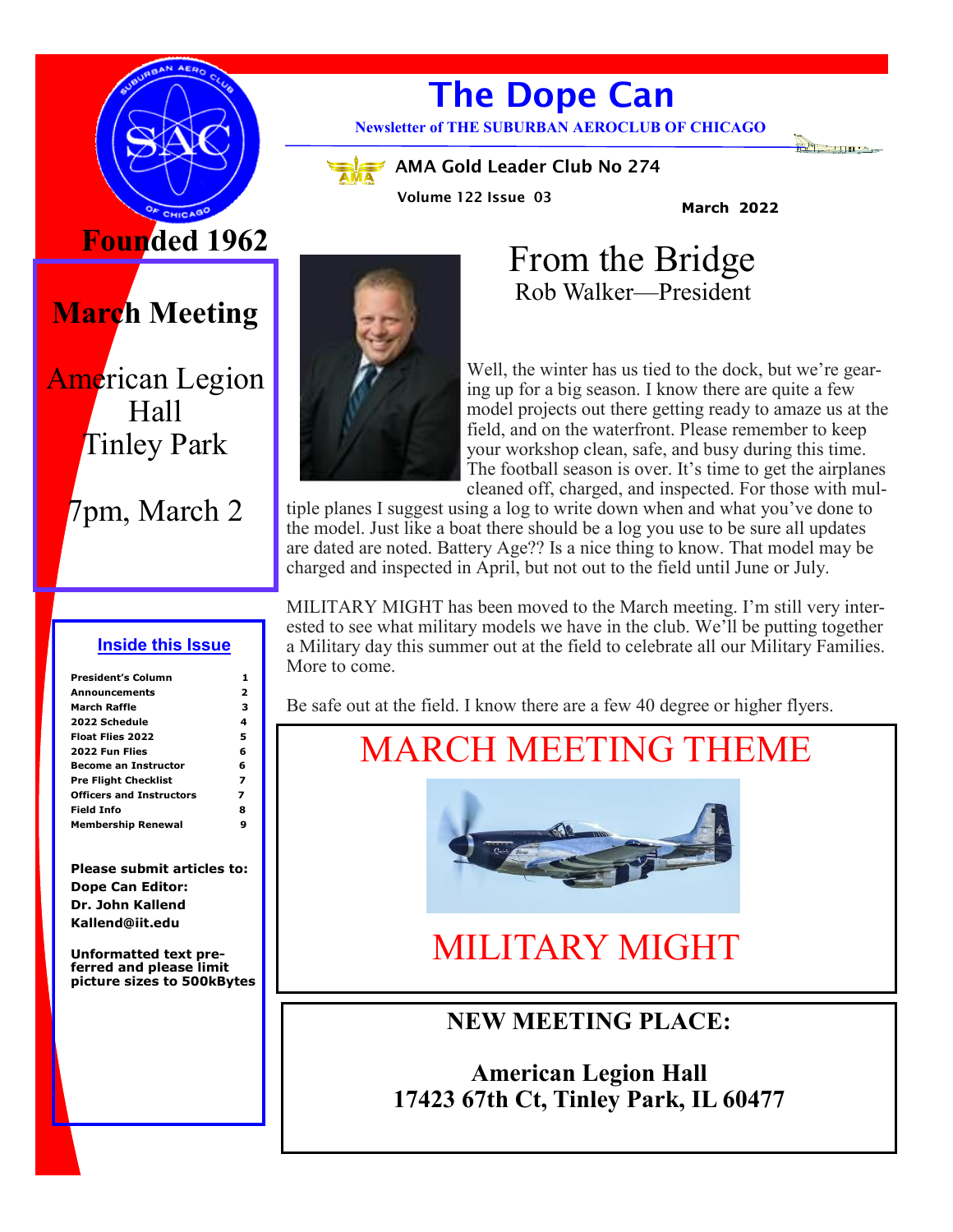

**=========================== 2022 SAC membership renewals** are upon us. Dues have been reduced to \$35 for 2022. Also mailing dues in or paying at a meeting helps SAC save PayPal fees. Junior members are FREE (must be an AMA member to fly at the field or lake). If you have any issues renewing online contact SubAeroClub@gmail.com

## **If you renew at (or before) the March meeting you will receive free raffle tickets for a \$25 gift certificate. Must be present to win.**

# **March Meeting Theme—Military Might**

Bring along a military theme model to the March meeting, and give a short account of what the original did/does. Free raffle ticket for participants.

## **Other Clubs' Events**

March 26, 2022, The Kalamazoo Thunderbirds RC Club will host their annual RC Swap Meet. All type of Radio Control vehicles, airplanes, cars, drones etc. will be offered for sale. We also accept table rentals for other types of hobby items like model kits, electric trains etc. Event will be held at the Kalamazoo Expo center from 9AM-3PM. 2900 Lake Street, Kalamazoo, MI. Contact espinel@ameritech.net

April 30, 2022, Rockvalley RC Flyers 26th annual Swap Shop and Hobby Show. Winnebago County Fairgrounds', 500 W. First St. Pecatonica,Il. 61063 For more information contact : George Christianson Jr., Event Manger (630)217-0727 georgechristiansonjr@gmail.com

2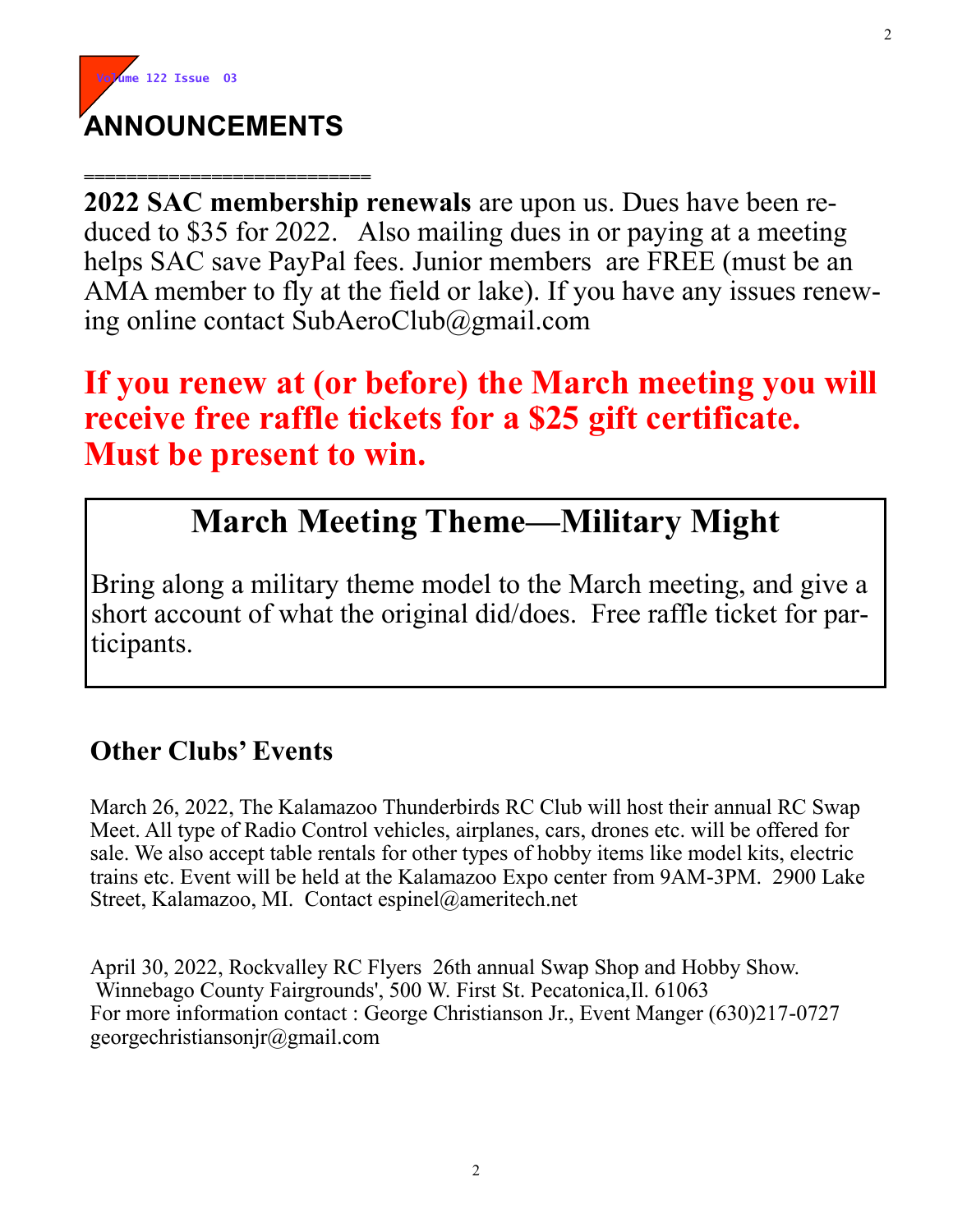

#### **Please support our Sponsors!**



#### **Hobbytown**

**15551 S. 94th Ave. Orland Park, Il 60462**

**Phone:**

**708.349.8697**

**Website:**

**www.hobbytown.com**

**E-mail:**

**steve@hobbytownorland.com**

**M-F 10-8 Sat 10-6 Sun 11-5**

## March Raffle Info

For the March Raffle on the big side, we will be raffling off your choice of 3 planes.

#### #**ONE the FMS P-51 Mustang PNP (FMM016P), #TWO the FMS F3A Explorer PNP (FMM074P), #THREE the FMS Ranger 1220mm EP PNP with Floats (FMM111PF)**

All three are very nice planes. On the small side we will raffle off 2, \$25.00 gift certificates. It gives you a nice prize and gets you into the stores to see all the stuff that is available. This month the 2 gift certificates will be from and Hobby Town and Leisure Hours





**Leisure Hours Hobbies 16300 S. Lincoln Hwy (Rt 30) Plainfield, Il 60586**

> **Phone: 815.439.1477**

> > **Website:**

**www.leisurehours.com**

**E mail:**

**leisurehourshobbies@ gmail.com**

> **M-T 10-7 Fri 10-9 Sat 10-7 Sun 11-5**

**Your AD Here. Ask the editor.**







**G & G Hobbies 105 E. Main Street Griffith, In 46319**

**Phone:**

**219.924.6686**

**Website:**

**www.gghobbies.com**

**E mail:**

**gghobbies@aol.com**

**M-F 9:30-6 Sat 9:30-4:30**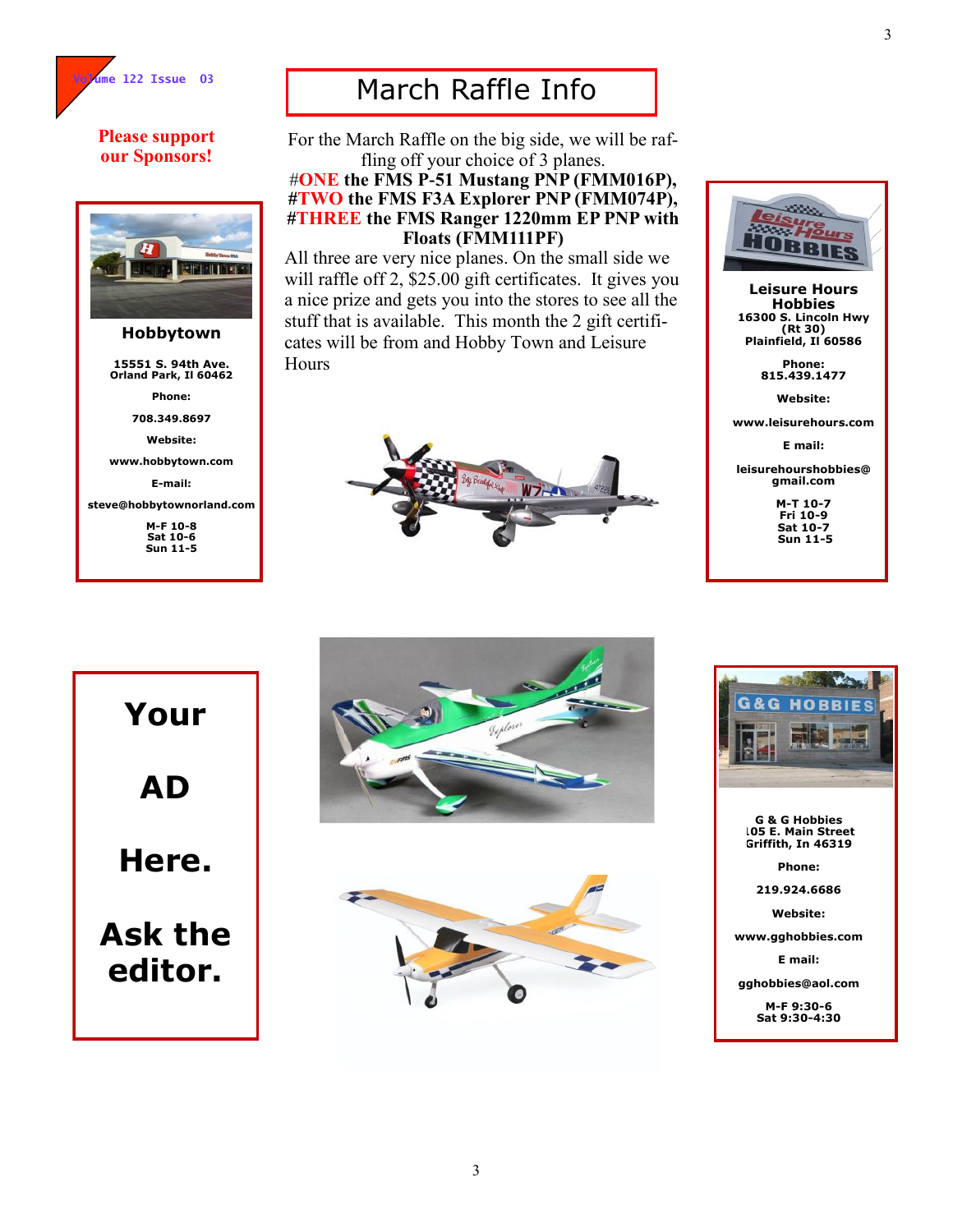**Volume 122 Issue 03** 

## SAC Calendar 2022 (Provisional)

| Day        | <b>Date</b> | What                | Where                              |  |
|------------|-------------|---------------------|------------------------------------|--|
| WED.       | 2/2/2022    | Meeting             | <b>Tinley Park American Legion</b> |  |
| WED.       | 3/2/2022    | Meeting             | <b>Tinley Park American Legion</b> |  |
| WED.       | 4/6/2022    | Meeting             | <b>Tinley Park American Legion</b> |  |
| SUN.       | 4/17/2022   | Fun Fly             | <b>SAC Field</b>                   |  |
| WED.       | 5/4/2022    | Meeting             | <b>Tinley Park American Legion</b> |  |
| SAT.       | 5/7/2022    | Float Fly           | <b>Midlothian Reservoir</b>        |  |
| SUN.       | 5/15/2022   | Fun Fly             | <b>SAC Field</b>                   |  |
| SAT.       | 5/21/2022   | <b>Float Fly</b>    | <b>Midlothian Reservoir</b>        |  |
| SAT.       | 5/28/2022   | <b>Float Fly</b>    | <b>Midlothian Reservoir</b>        |  |
| WED.       | 6/1/2022    | Meeting             | <b>Tinley Park American Legion</b> |  |
| SAT.       | 6/4/2022    | <b>Float Fly</b>    | <b>Midlothian Reservoir</b>        |  |
| <b>SUN</b> | 6/12/2022   | Fun Fly             | <b>SAC Field</b>                   |  |
| SAT.       | 6/18/2022   | <b>Float Fly</b>    | <b>Midlothian Reservoir</b>        |  |
| SAT.       | 7/2/2022    | Float Fly           | <b>Midlothian Reservoir</b>        |  |
| WED.       | 7/6/2022    | Meeting             | <b>Tinley Park American Legion</b> |  |
| SAT.       | 7/16/2022   | <b>Float Fly</b>    | <b>Midlothian Reservoir</b>        |  |
| <b>SUN</b> | 7/17/2022   | Fun Fly             | <b>SAC Field</b>                   |  |
| WED.       | 8/3/2022    | Meeting             | <b>Tinley Park American Legion</b> |  |
| SAT.       | 8/6/2022    | <b>Float Fly</b>    | <b>Midlothian Reservoir</b>        |  |
| <b>SUN</b> | 8/14/2022   | Fun Fly             | <b>SAC Field</b>                   |  |
| SAT.       | 8/20/2022   | <b>Float Fly</b>    | <b>Midlothian Reservoir</b>        |  |
| SAT.       | 9/3/2022    | Float Fly           | <b>Midlothian Reservoir</b>        |  |
| WED.       | 9/7/2022    | Meeting             | <b>Tinley Park American Legion</b> |  |
| SAT.       | 9/17/2022   | <b>Float Fly</b>    | <b>Midlothian Reservoir</b>        |  |
| <b>SUN</b> | 9/18/2022   | Fun Fly             | <b>SAC Field</b>                   |  |
| SAT.       | 10/1/2022   | Float Fly           | <b>Midlothian Reservoir</b>        |  |
| WED.       | 10/5/2022   | Meeting             | <b>Tinley Park American Legion</b> |  |
| SAT.       | 10/15/2022  | <b>Float Fly</b>    | <b>Midlothian Reservoir</b>        |  |
| <b>SUN</b> | 10/16/2022  | Fun Fly             | <b>SAC Field</b>                   |  |
| WED.       | 11/2/2022   | Meeting             | <b>Tinley Park American Legion</b> |  |
| <b>SUN</b> | 11/6/2022   | <b>Turkey Shoot</b> | <b>SAC Field</b>                   |  |
| WED.       | 12/7/2022   | Meeting             | <b>Tinley Park American Legion</b> |  |

Rain date for Fun Fly events is the following Sunday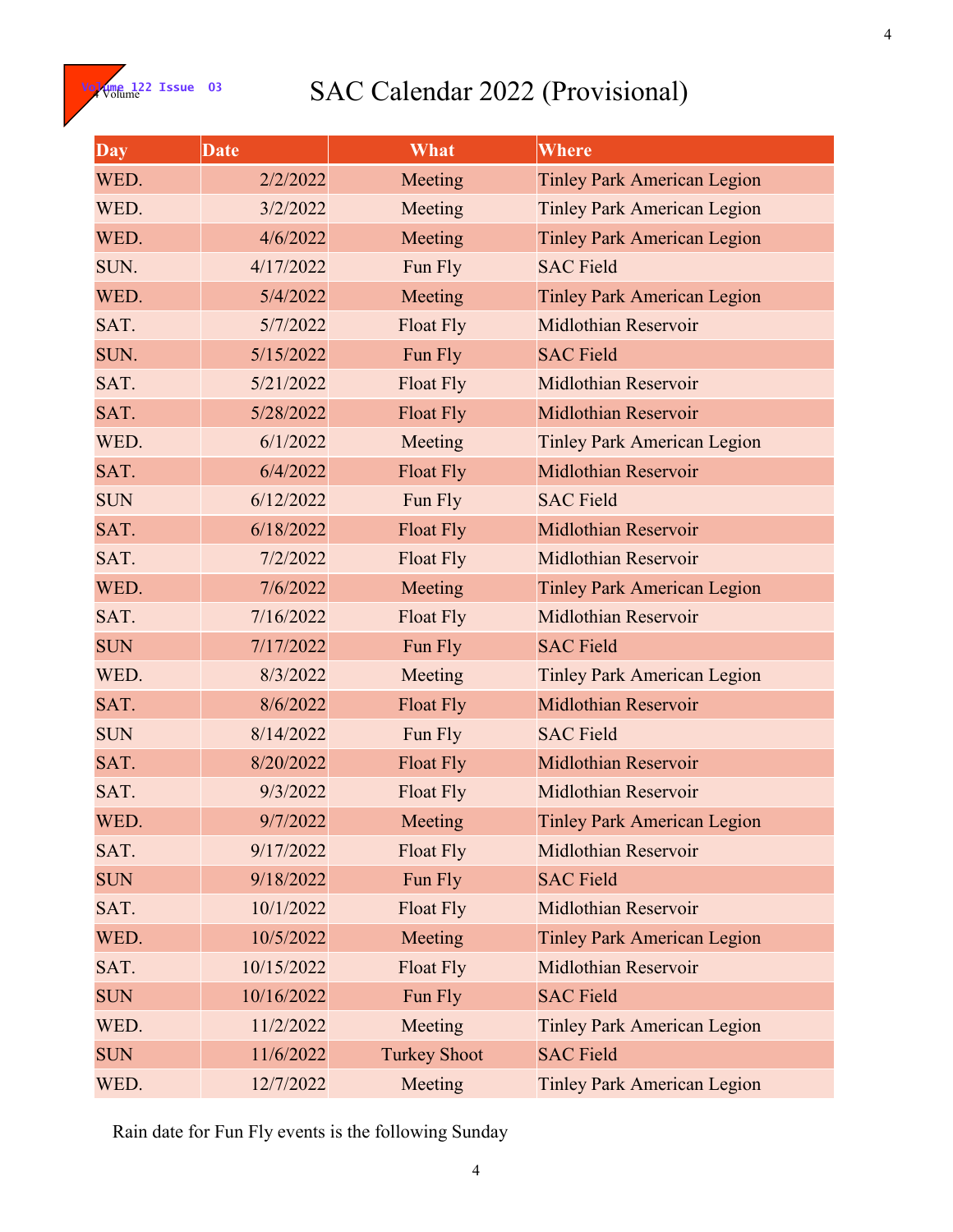

SAT. OC

SAT. OCT.

# **SAC FLOAT FLYS ARE BACK**

STARTING WITH THE FIRST SATURDAY IN MAY AND THEN THE FIRST AND THIRD SATURDAYS THRU OCTOBER

SAT. MAY 7 SAT. MAY 21 SAT. MAY 28 **MEMORIAL DAY** SAT. JUNE 4 SAT. JUNE 18 SAT. JULY 2 **FOURTH OF JULY** SAT. JULY 16 SAT. AUG. 6 **SAT.** AUG. 20 SAT. SEPT.3 **LABORDAY** SAT. SEPT.

NORMAL SATURDAY FEE IS \$5.00. SAC MEMBERS FLY FREE ON NORMAL SATURDAYS. MEMORIAL DAY, 4<sup>th</sup> OF JULY AND LABOR DAY FEE IS \$10.00 FOOD SERVICE IS AVAILABLE ON MEMORIAL DAY, 4TH OF JULY AND LABOR DAY FLOAT FLY LOCATION IS 167<sup>th</sup> and CICERO

5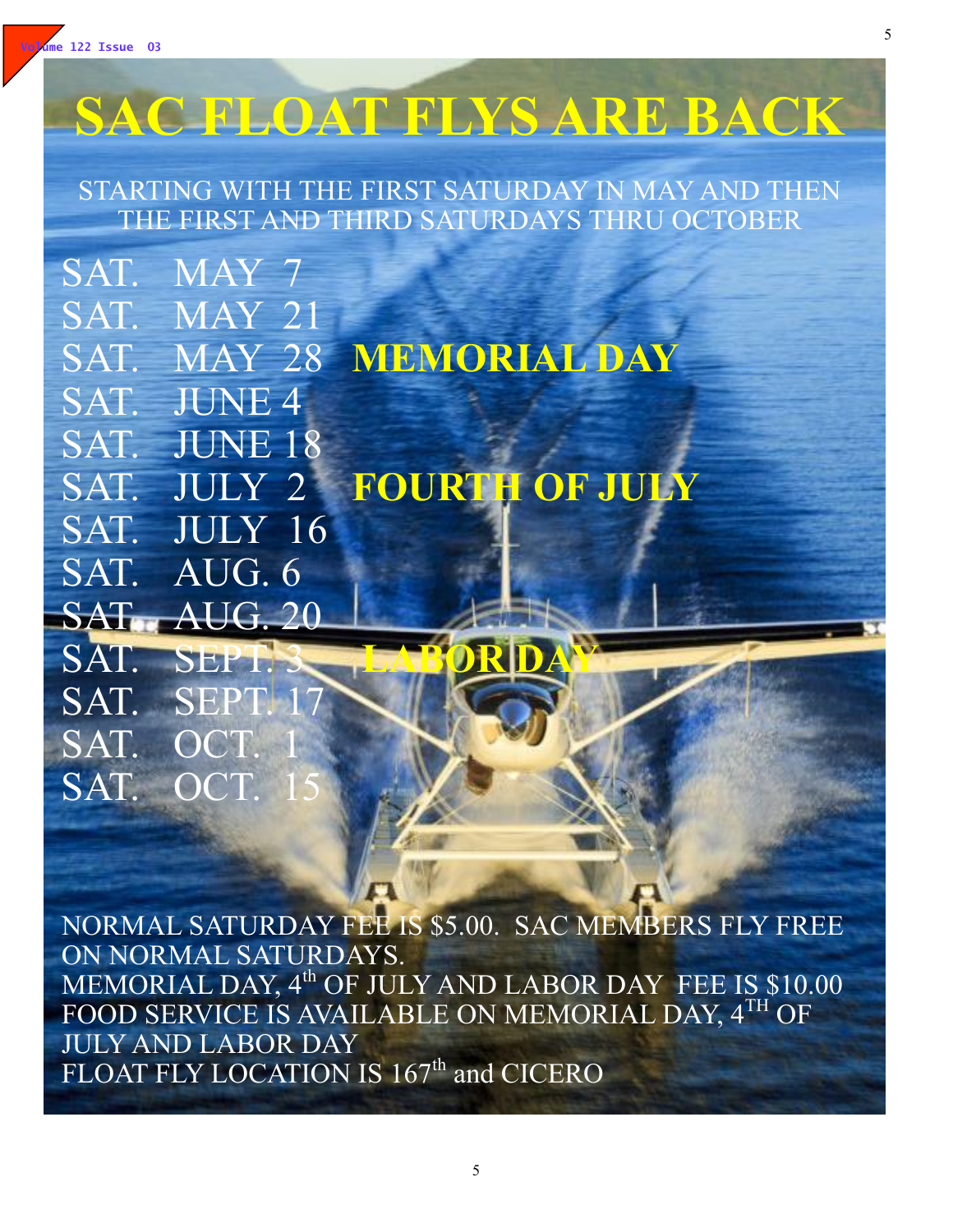

## **2022 - Fun Fly Competition**

#### **By Greg Stevens**

The 2022 Fun Fly competition season is set to begin with our first contest scheduled for April  $17<sup>th</sup>$ . As in year's past there are 8 contests, one per month, beginning in April and finishing with the Turkey Shoot in November. All contests will begin at promptly at 8:00, unless decided otherwise by the contestants. This year there will be a rain/wind date which will be scheduled for the following Sunday if needed. If winds are excessively strong the contest will be rescheduled.

This year I'd like to stress that the contests are open to all skill levels and all types of planes whether it be nitro or electric. We'd love to increase the number of contestants beyond the typical 4 to 5 guys all the time. Planes that typically do better are those that I would classify as trainers or sport models, but any plane, any size will work as long as it isn't an EDF or VTOL!! We have seasoned pilots competing right alongside those that are less experienced. Winning is nice but it's more about improving your flying skills. The contests are open to all SAC members with events designed to hone your flying skills. It's more about flying improvement than beating out your fellow competitor, even though that's always fun too!! I'd like to stress that newbies are always welcome and everyone that show up will be more than willing to welcome you and lend a helping hand.

The April contest will consist of three rounds including bomb drop, timed flight and seven-eleven. More detailed rules will be posted in future Dope Cans. So, begin getting those planes ready and if anyone has more questions please email me at [gregstevens159@gmail.com.](mailto:gregstevens159@gmail.com)

Hope to see you there!

## **Instructors Wanted**

#### **By John Kallend**

Are you interested in helping new members learn the hobby?

Can you fly a basic R/C plane around the pattern and safely land it where you want to, every time? Can you do a basic pre-flight check on a new plane to ensure that it is structurally sound, that the CG is in the right place and the controls work correctly for a safe flight? Can you recover from "unusual attitudes" that beginners will sometimes put their planes into and then ask you to save their plane? Are you able to communicate without getting irritated if your student makes a mistake? **If so, consider becoming one of SAC's instructors.**

No special skills are needed beyond those described above, although it helps if you know how to set up a buddy box (most of our new members have Spektrum equipment) and the SAFE/AS3X system used on a lot of BNF planes from EFlite or Horizon.

**If you would like to become an instructor, contact one of the current instructors listed on Page 7, who will be pleased to take a look at your flying experience and confirm you as an instructor.**

Also, if you have any advanced skills such as setting up and flying warbirds and/or EDFs with flaps and retracts, gyro programming, setting up complex mixes, flight simulator setup, etc. we can list you as an advanced instructor even if you don't wish to instruct complete beginners. Let one of us know.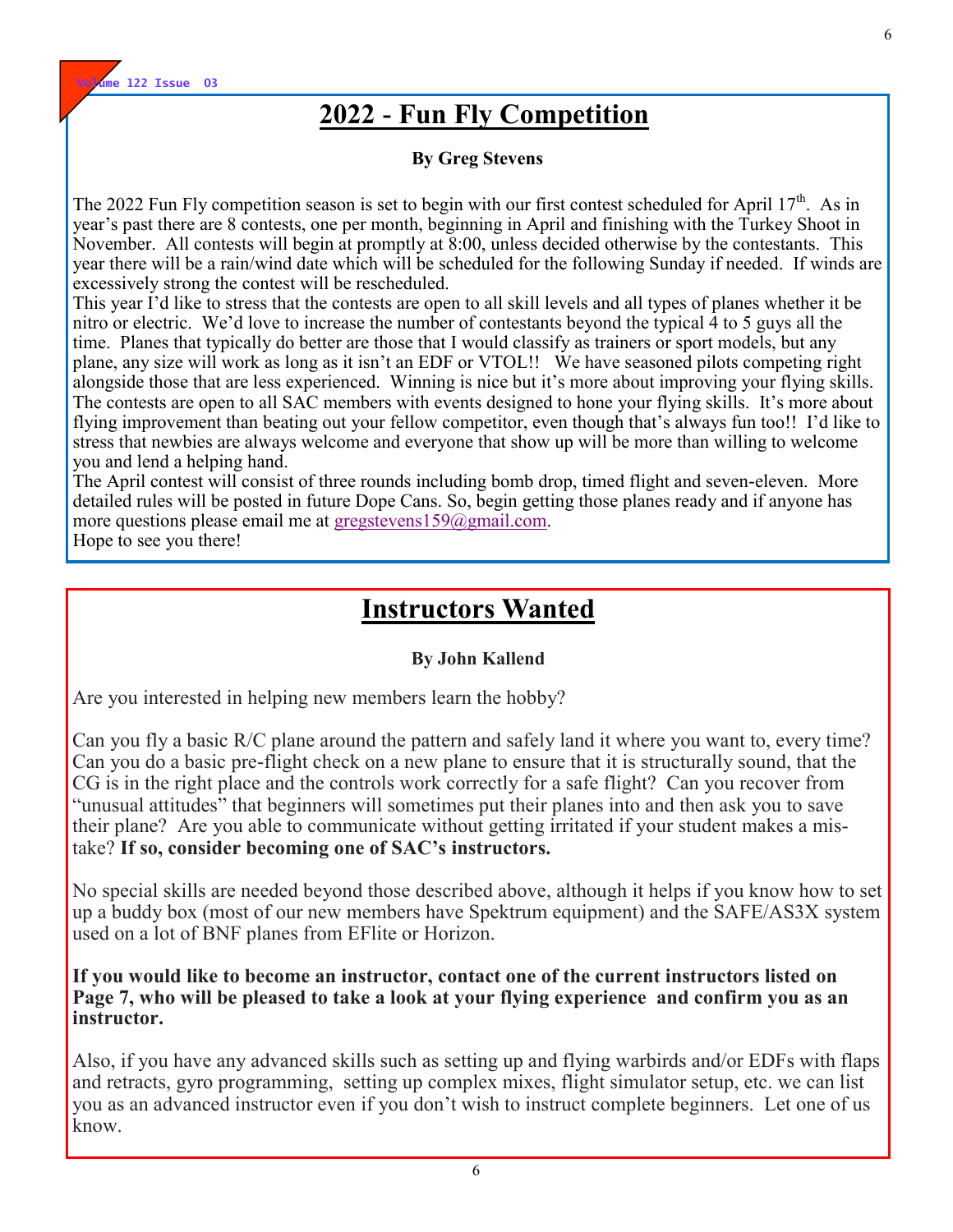#### **Pre-Season Check Out**

#### **by John Kallend**

Before you fly any time, but especially after the winter layoff, you should thoroughly check over your planes to make sure they are airworthy. The following items are often the ones that can give problems and cause an unsafe condition:

Check all hinges for free movement, and for secure attachment to the airframe.

Are all servos, control horns and clevises secure. Check for cracks in plastic parts.

Check pushrods for free movement.

Landing gear (wheels or floats) secure. Check alignment. Check retracts and gear doors if present.

Motors/engines secure. Props secure. Spinners secure. Fuel tanks and lines (gas or nitro) leak free.

Do a capacity check on your batteries. Planes don't fly too well with dead batteries.

Props and spinners free of cracks or damage.

All wiring correctly routed and not chafing. Antennas correctly located. Servo plugs secure.

Wing hold-downs free of damage (especially plastic screws which can become brittle).

Did you make any changes? If so, check all controls moving in the correct direction. Do a range check.

Did you build a new model or two (or more). Be sure that your FAA registration number is visible somewhere on the model.

If flying electrics in the cold weather, keep your batteries warm. LiPos lose a lot of capacity when their temperature drops below 70 degrees.

| <b>2022 SAC OFFICERS</b> |              | <b>SAC Instructors (call for an appointment)</b> |                     |                                                              |              |
|--------------------------|--------------|--------------------------------------------------|---------------------|--------------------------------------------------------------|--------------|
| President                | Rob Walker   | 708.439-5748                                     | Ron Wegrzyn         | Planes                                                       | 708.478.8858 |
| Vice President           | Ron Wegrzyn  | 708.478-8858                                     | Rob Walker          | <b>Planes</b>                                                | 708.439-5748 |
| Safety Officer           | Rob Walker   | 708.439-5748                                     |                     |                                                              |              |
| Secretary                | John Kallend | 708.712-3850                                     | <b>Frank Trupes</b> | <b>Planes</b>                                                | 708.687-0796 |
| Treasurer                | Greg Stevens | 630.640.7203                                     | <b>Greg Stevens</b> | <b>Planes</b>                                                | 630.640.7203 |
| <b>Board Member</b>      | Devin Tornow | 309.369-6926                                     | John Kallend        | Test flights, advanced trans-<br>mitter and gyro programming | 708.712.3850 |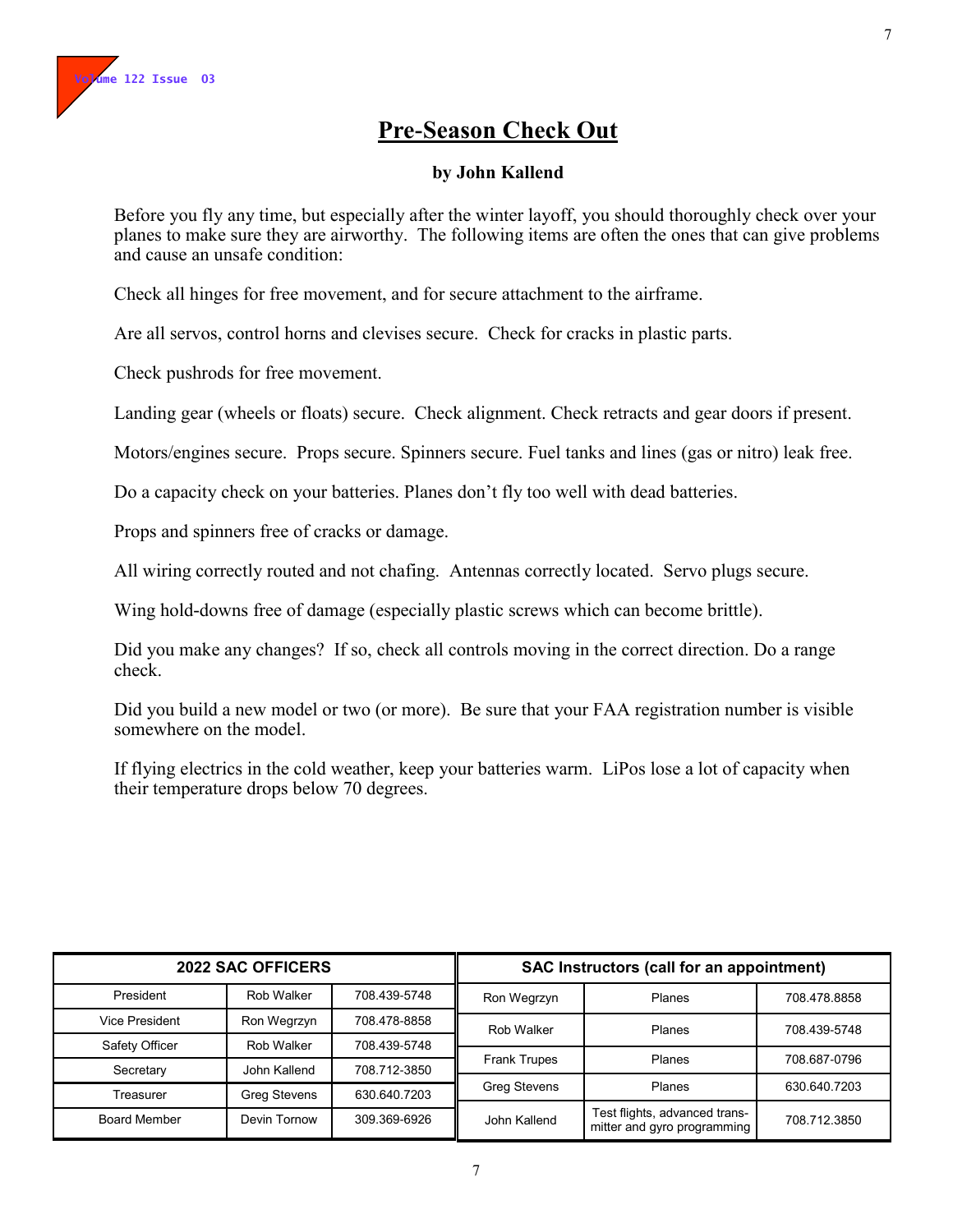

#### **Forest Preserve Police (Emergency) 911**